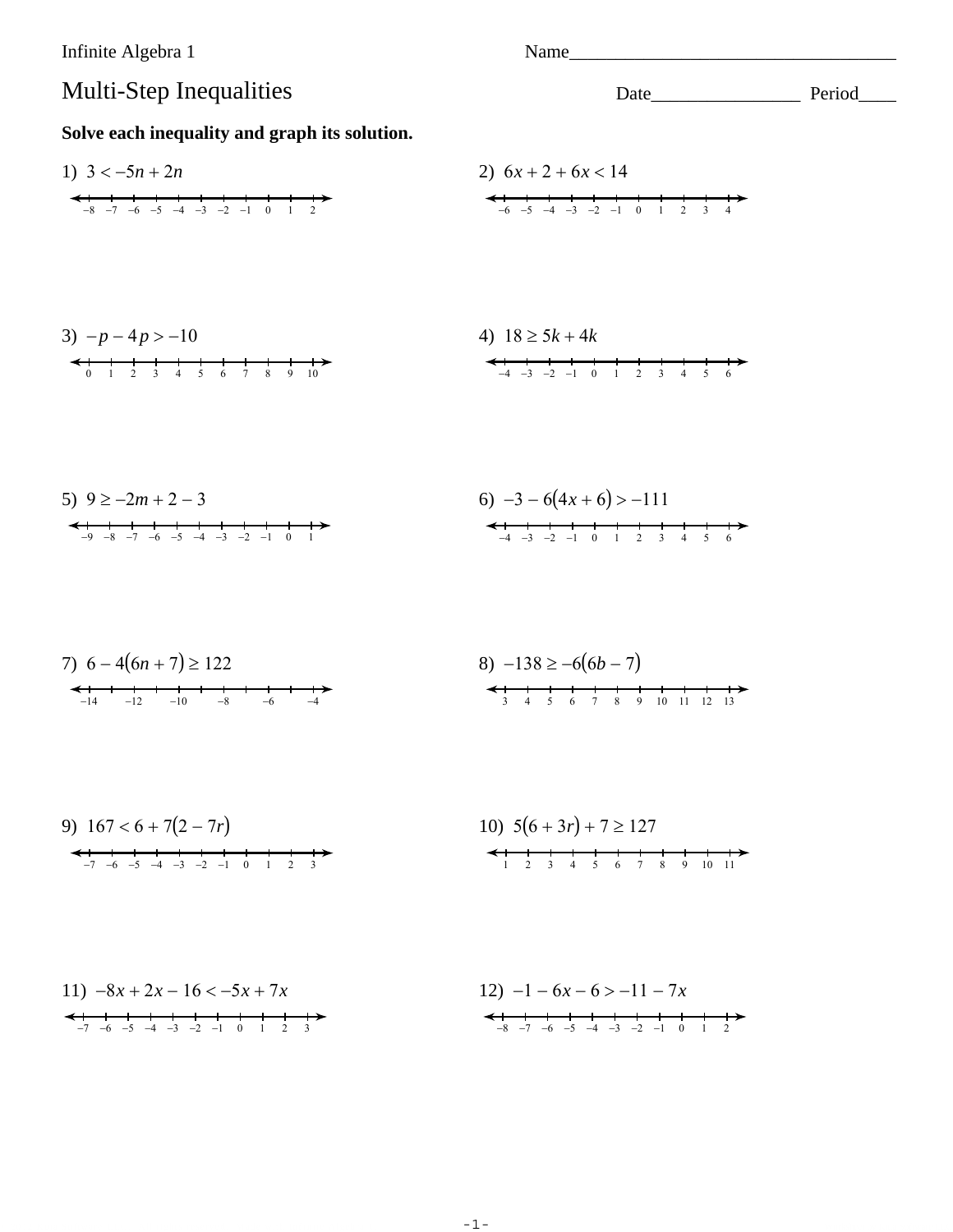14) 
$$
13 + 2v - 8 + 6 > -7 - v
$$
  
\n $\leftarrow$  1  
\n $\rightarrow$  3  
\n $\rightarrow$  4  
\n $\rightarrow$  5  
\n $\rightarrow$  6  
\n $\rightarrow$  5  
\n $\rightarrow$  4  
\n $\rightarrow$  3  
\n $\rightarrow$  2  
\n $\rightarrow$  1  
\n0  
\n1

15) 
$$
-5n - 6n \leq 8 - 8n - n
$$

16) 
$$
-x < -x + 7(x - 2)
$$
  
  
 $-6$   $-5$   $-4$   $-3$   $-2$   $-1$   $0$   $1$   $2$   $3$   $4$ 

17) 
$$
-5n + 6 \ge -7(5n - 6) - 6n
$$
  
\n $\leftarrow$  18)  $3(p - 3) - 5p > -3p - 6$   
\n $\leftarrow$  18)  $3(p - 3) - 5p > -3p - 6$ 

23) 
$$
3(1-2x) > 3-6x
$$
  
\n4  $-3$   $-2$   $-1$  0 1 2 3 4 5 6  
\n4  $-4$   $-3$   $-2$   $-1$  0 1 2 3 4 5 6  
\n24)  $-2(5 + 6n) < 6(8 - 2n)$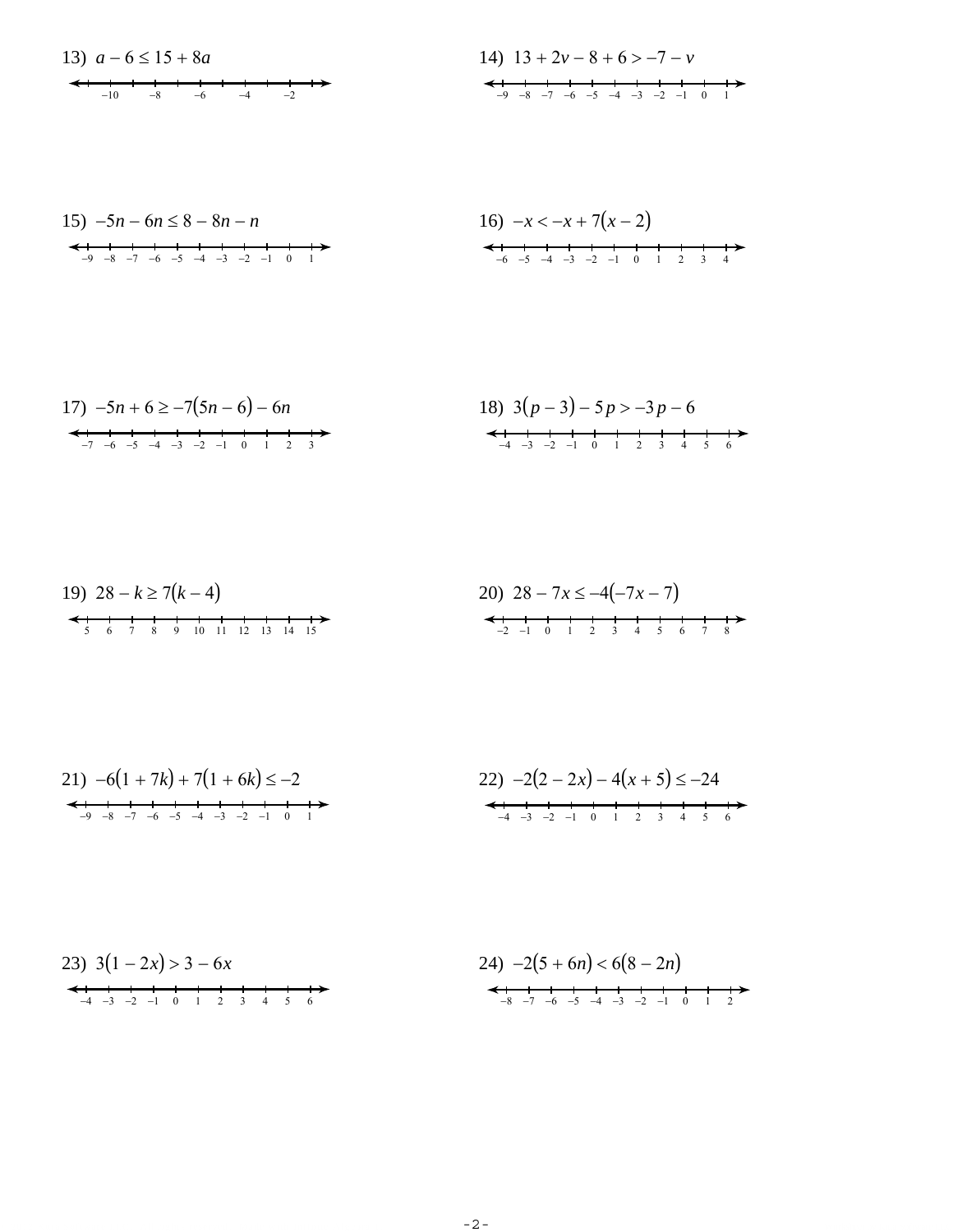Infinite Algebra 1

## Multi-Step Inequalities

Solve each inequality and graph its solution.

1) 
$$
3 < -5n + 2n
$$
  
\n2)  $6x + 2 + 6x < 14$   
\n3)  $-p - 4p > -10$   
\n4)  $18 \ge 5k + 4k$   
\n $p < 2$   
\n5)  $9 \ge -2m + 2 - 3$   
\n $p \ge -5$   
\n6)  $-3 - 6(4x + 6) > -111$   
\n $p \ge -5$   
\n $p \ge -5$   
\n $p \ge -2m + 2 - 3$   
\n $p \ge -5$   
\n $p \ge -5$   
\n $p \ge -2m + 2 - 3$   
\n $p \ge -5$   
\n $p \ge -5$   
\n $p \ge -5$   
\n $p \ge -7$   
\n $p \ge -7$   
\n $p \ge -7$   
\n $p \ge -7$   
\n $p \ge -7$   
\n $p \ge -7$   
\n $p \ge -7$   
\n $p \ge -7$   
\n $p \ge -7$   
\n $p \ge -7$   
\n $p \ge -7$   
\n $p \ge -7$   
\n $p \ge -7$   
\n $p \ge -7$   
\n $p \ge -7$   
\n $p \ge -7$   
\n $p \ge -7$   
\n $p \ge -7$   
\n $p \ge -7$   
\n $p \ge -7$   
\n $p \ge -7$   
\n $p \ge -7$   
\n $p \ge -7$   
\n $p \ge -7$   
\n $p \ge -7$   
\n $p \ge -7$   
\n $p \ge -7$   
\n $p \ge -7$   
\n $p \ge -7$   
\n $p \ge 7$   
\n $p \ge 7$   
\n $p \ge 7$   
\n $p \ge 7$   
\n $p \ge 7$   
\n $p \ge 7$   
\n $p \ge 7$   
\n $p \ge$